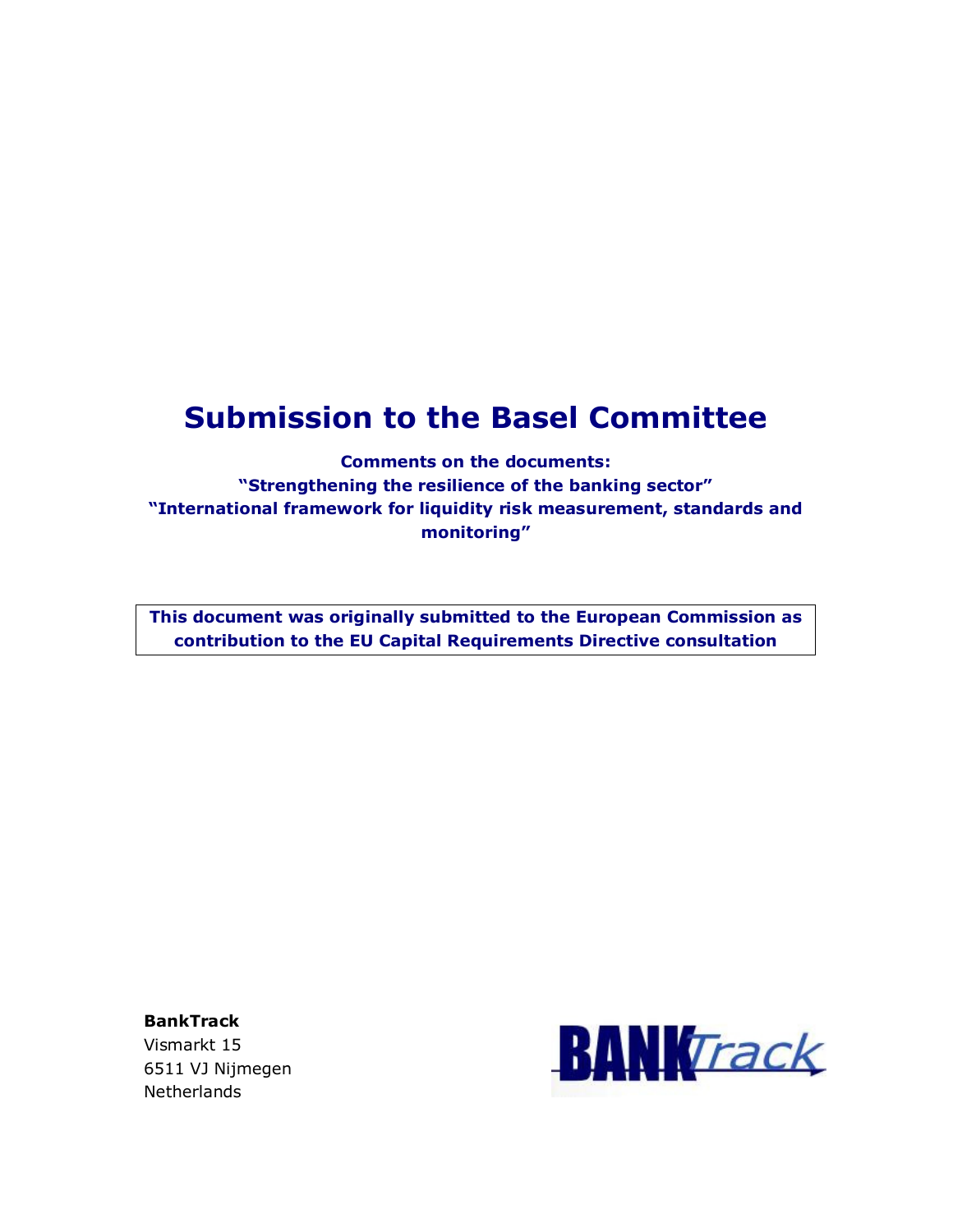# **Contents**

| 1.  |                                                        |  |
|-----|--------------------------------------------------------|--|
| 2.  |                                                        |  |
| З.  | Sustainability analysis supports financial stability 2 |  |
| 4.  | BankTrack's vision on financial regulation  4          |  |
| 5.  |                                                        |  |
| 6.  |                                                        |  |
| 7.  |                                                        |  |
| 8.  |                                                        |  |
| 9.  |                                                        |  |
| 10. | Systemically important financial institutions  11      |  |
| 11. |                                                        |  |
| 12. | Issues raised in the previous Working Document  12     |  |
| 13. |                                                        |  |
|     |                                                        |  |

**This document was originally submitted to the European Commission as contribution to the EU Capital Requirements Directive consultation** 

#### **BankTrack**

Vismarkt 15 6511 VJ Nijmegen Netherlands

Coordinator: Johan Frijns coord@banktrack.org Tel: +31 24 3249220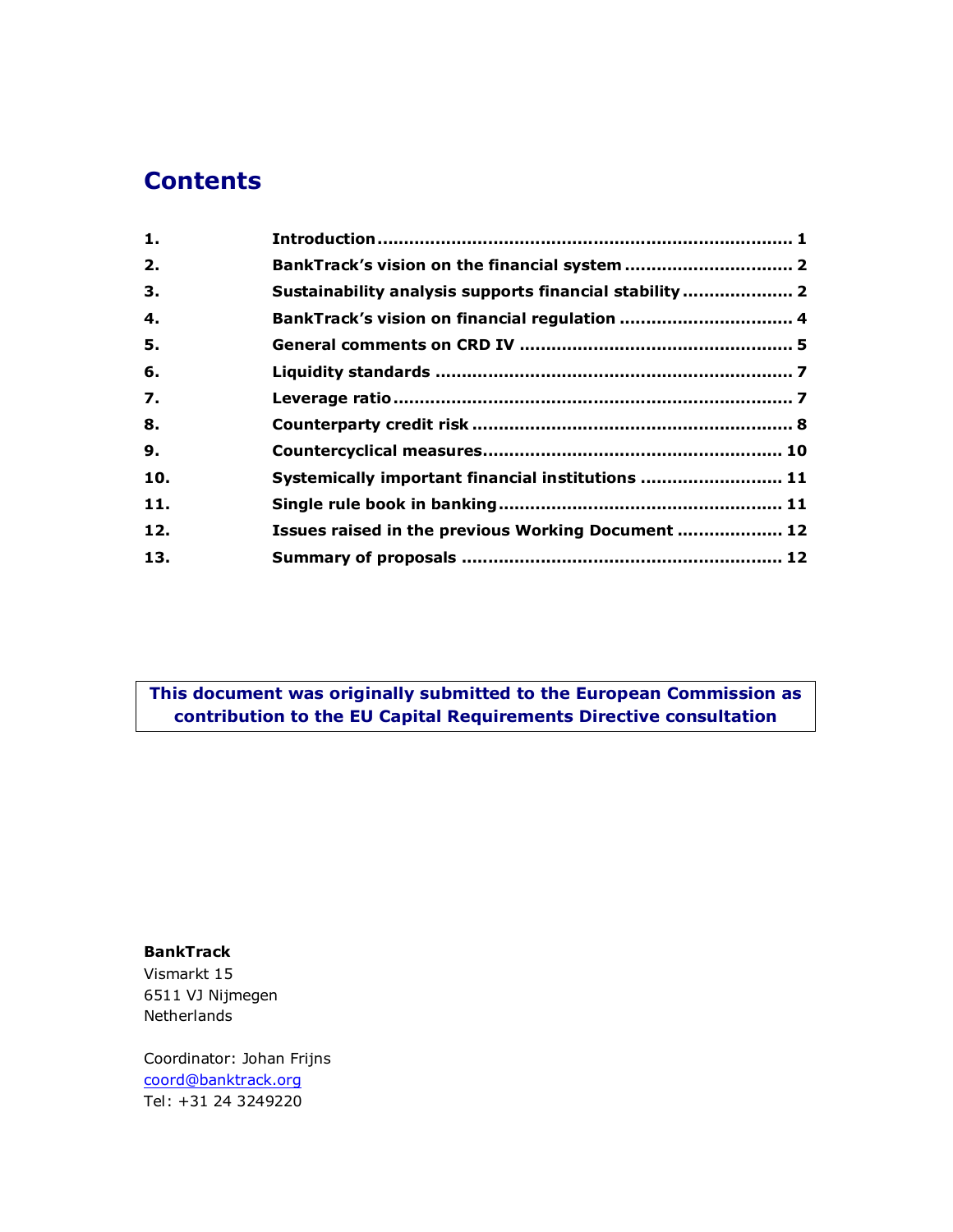# **Submission to the CRD IV Working Document**

# **1. Introduction**

After a first consultation round closed on 4 September 2009, on 26 February 2010 the European Commission launched a new public consultation on further

possible changes to the Capital Requirements Directive (CRD) aimed at strengthening the resilience of the banking sector and the financial system as a whole. The proposed changes, which are to be included in what is known as 'CRD IV', are described in a Commission Services Staff Working Document issued on 26 February. The EC proposals are closely aligned with the expected amendments to the Basel II framework and the introduction of a global liquidity standard that are currently being drawn up and their impact assessed by Basel Committee on Banking Supervision (BCBS) They also reflect commitments made by G-20 leaders in London on April 2, 2009 and in Pittsburgh on September 24-25, 2009 as regards building high quality capital, strengthening risk coverage, mitigating pro-cyclicality, discouraging leverage as well as strengthening liquidity risk requirements and forward-looking provisioning for credit losses. The Working Document proposes changes in seven policy areas:  $1$ 

- 1. liquidity standards
- 2. definition of capital
- 3. leverage ratio
- 4. counterparty credit risk
- 5. countercyclical measures
- 6. systemically important financial institutions
- 7. single rule book in banking

The Working Document formulates specific questions on each of these seven issues, 52 questions in total.

In this submission BankTrack will first present its vision on the financial system (paragraphs 2 and 3), followed by its view on necessary reforms in financial regulation (paragraph 4).

In paragraph 5 general comments on the Working Document on CRD IV and the entire process of reforming the CRDs are presented. In paragraphs 6 to 11, comments are made on some of the seven issues discussed by the European Commission in the Working Document. Rather than trying to answer the 52 questions raised by the European Commission in the Working Document, additional questions are raised and answered which the European Commission should deal with before elaborating on the detailed technical questions included in the Working Document. In paragraph 12 some issues discussed in the previous CRD IV Working Document are commented upon. Finally, in paragraph 13 all proposals made by BankTrack are summarized.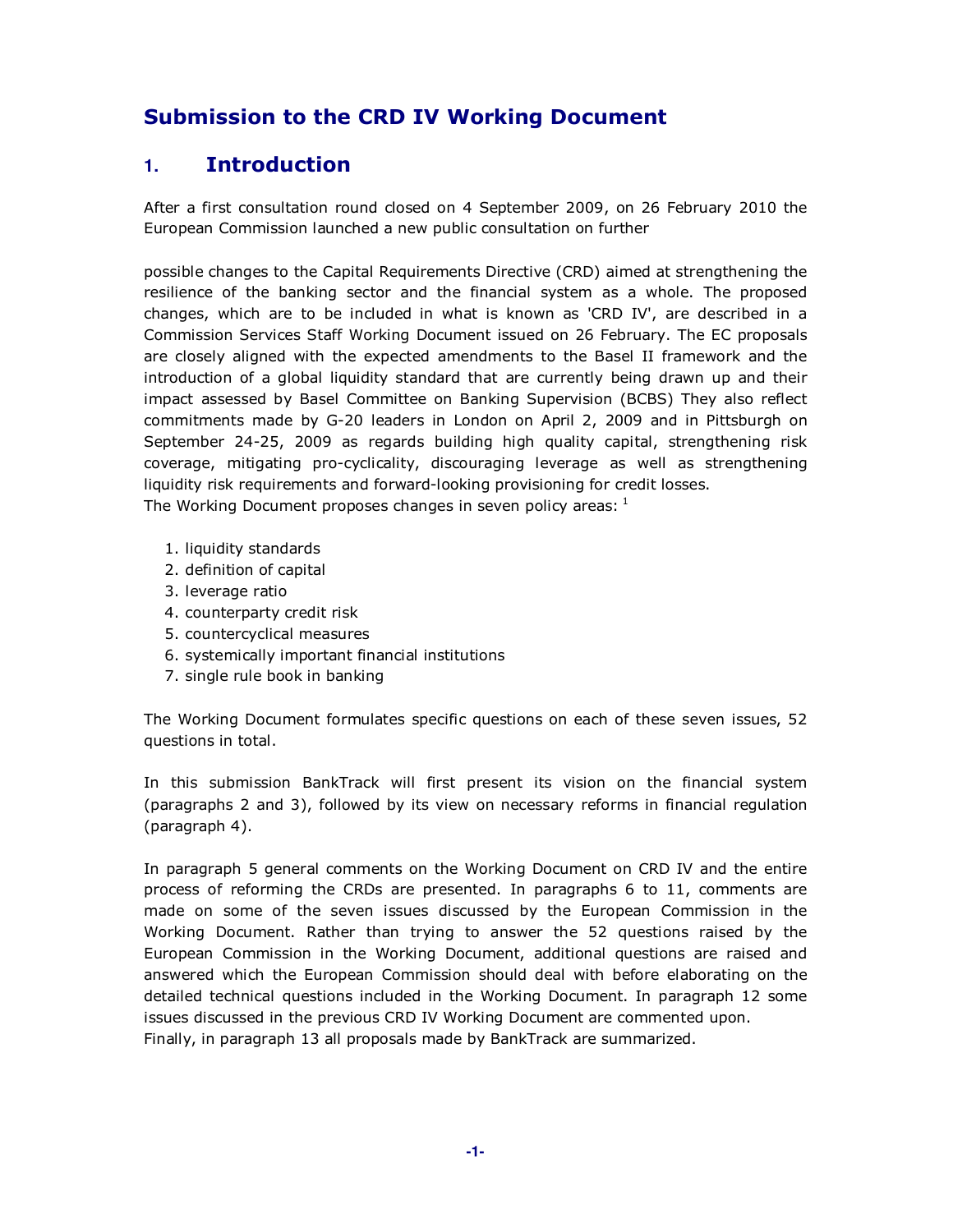# **2. BankTrack's vision on the financial system**

Banks and other financial institutions play a crucial role in allocating financial resources in our present, globalizing world. As a large majority of all companies and governments in the world is dependent on the financial services of private banks, these financial institutions play a key role in every segment of human activity. While their financial services are used too often for activities which are harmful to the environment, human rights, and social equity, banks can also be powerful agents of change towards a more sustainable future.

Sustainability is about meeting the needs of the present without compromising the ability of future generations to meet their needs. It is about preserving the environment and biodiversity for future generations, and about being cautious with our natural resources and climate. But sustainability is also about guaranteeing human rights and a life in dignity, free from want and poverty for all people living today and tomorrow.

Sustainable banking essentially is about contributing to make this happen. This means that financial institutions must expand their missions from ones that prioritize profit maximization to ones that aim at social and environmental sustainability. A commitment to sustainability would require financial institutions to fully integrate the consideration of ecological limits, social equity and economic justice into corporate strategies and core business areas (including credit, investing, underwriting, advising), to put sustainability objectives on an equal footing to maximization of shareholder value and client satisfaction, and to actively strive to finance transactions that promote sustainability. As most activities financed by a bank have social and environmental impacts, be they positive or negative, sustainability is already at the core of a bank's business activities. The challenge is to recognise these impacts and shift their balance in a positive direction.

## **3. Sustainability analysis supports financial stability**

Integrating sustainability factors in all lending, financial services and investment decision making processes would not only be beneficial for the global efforts to achieve global sustainable development. It would also support the objectives of financial sector regulation: building a stable financial system which is able to deal with financial risks and is supporting economic development.

We define the sustainability risks of financial transactions as the risks caused by these financial transactions themselves, or the business operations they are financing, to the environment, human rights and social justice. These risks might include: increasing poverty of low-income groups to which financial products are sold or to whom financial services are denied, financing deforestation operations in High Conservation Value Forests, financing operations which heavily pollute the water, soil and air in the area they operate, or financing operations which ignore all basic labour rights.

Characteristic of sustainability risks is that they are risks for other people or the environment outside the financial institution and not directly for the financial institution itself. Nevertheless there are three important reasons why integrating an assessment of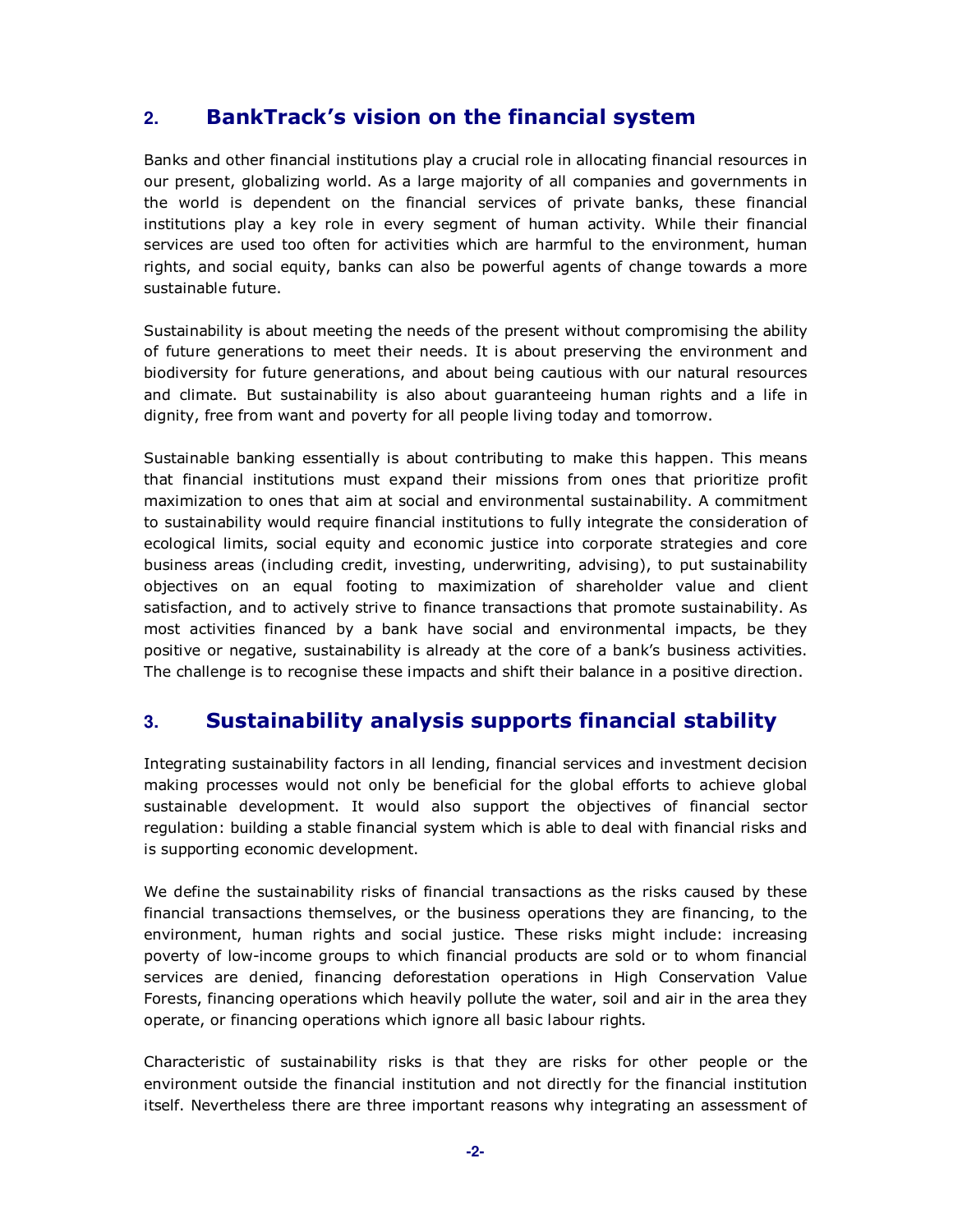sustainability risks in all lending and investment decision making processes is good for financial stability and the financial system:

- 1. Taking sustainability risks into account can, for part of a bank's credit portfolio, improve the bank's understanding of its financial risks and its capacity to deal with these risks. The risk assessment of project finance and other types of financing for sectors which are strongly involved in sustainability issues, such as the forestry, mining and oil and gas sectors, could benefit strongly by an integration of sustainability factors in the risk assessment processes - especially when these investments take place in countries with weaker regulatory and law enforcement. For direct loans to companies operating in these sectors, either in the form of project finance or as corporate facilities, the level of sustainability of the company's operations has a direct correlation with the probability of default (PD). Ignoring sustainability risks can lead to increases in raw material prices, plant diseases and other environmental problems, conflicts with workers, civil society organisations and the local population, reputational damage, buyers severing ties, public prosecution and court cases. All these events are likely to affect the credit rating of the client and the probability of default (PD). Integrating sustainability factors in all lending and investment decision making processes is therefore in the direct interest of the primary financier. Risk management would improve, which would strengthen the stability of the financial system.
- 2. For other financial products and investments, this correlation between sustainability and PD can be just as strong. But because the primary financier passes on its financial risks fairly soon to other parts of the financial system (e.g. through underwriting and placing securities, by securitization of loans, by credit default swaps, etc.), the loss given default (LGD) and the exposure at default (EAD) are fairly low for the primary financier. Integrating sustainability factors in the risk assessment process is therefore not in the direct interest of the primary financier, as ignoring differences in PD does not have significant consequences.

The counterparties of this primary financier, which are buying securities or securitized loans, often do not have sufficient information to assess the sustainability of the company issuing these securities or the borrowers of the securitized loans. For these counterparties it is therefore unclear how the ignoring of sustainability factors affects their probability of default (PD). This is exactly what happened with the American subprime mortgages: when the social situation of many of these borrowers would have been taken into account, it would have been clear that PD was much higher than projected.

In the derivatives trade, some derivatives essentially lead to passing through the PD to other parts of the financial system, while others are risky for the financial system because their bets underestimate the sustainability risks of the underlying assets.

In these cases, ignoring sustainability factors in risk management and decision making processes will not have a large direct impact on the primary financier. But it can and will have significant impacts on the counterparties to which it is selling its financial products, while these counterparties are less able to assess the sustainability risks of these investments. These counterparties will be buying into products with a higher PD than they assume. In short: ignoring sustainability risks by the primary financier for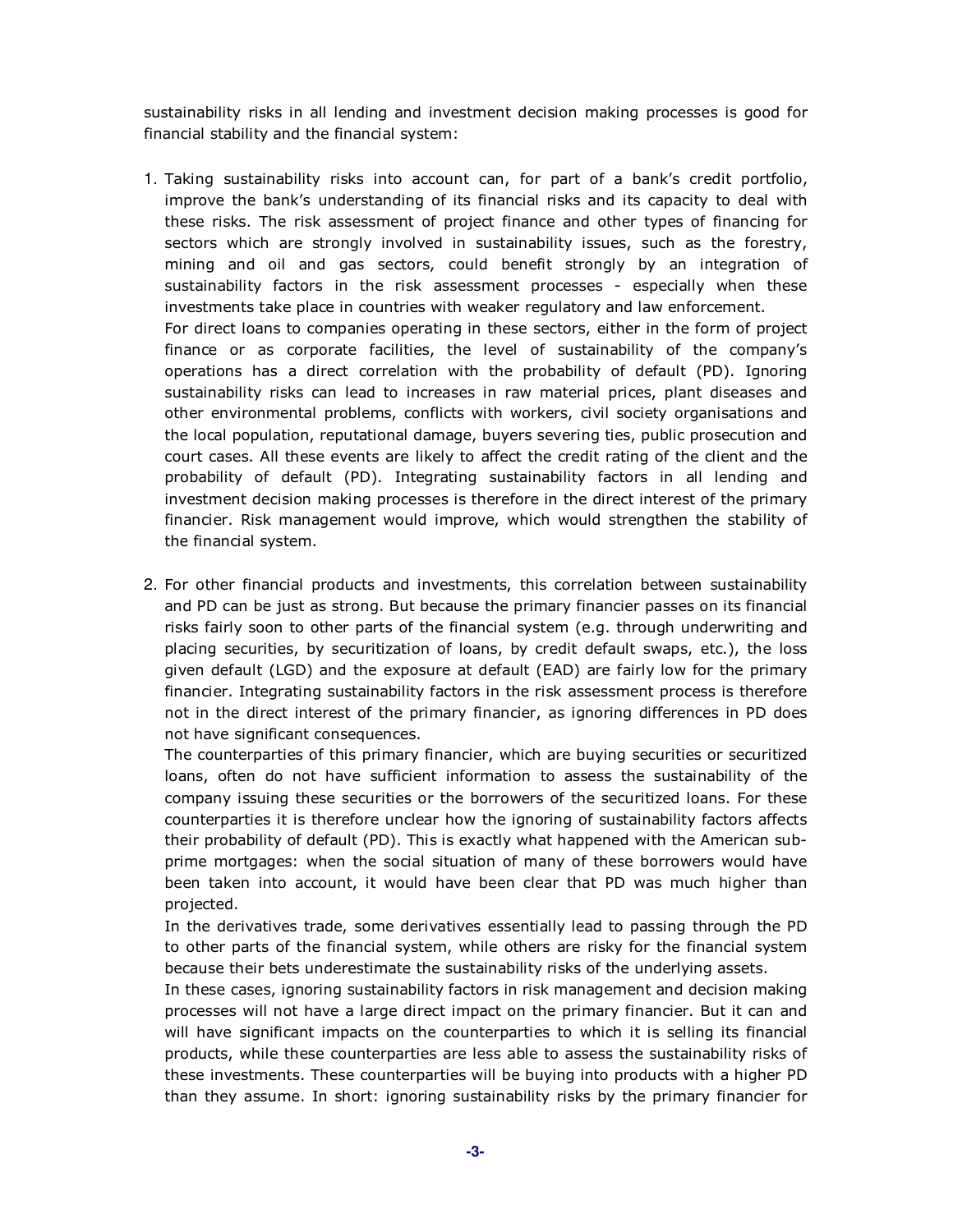these type of transactions means that the associated financial risks are offloaded into the financial system, where they can easily backfire and threaten financial stability.

3. Another category of sustainability risks are not likely to turn into financial risks within the maturity of the credit to either the primary financier or the wider financial system. But these sustainability risks can ultimately threaten financial stability as well because of the devastating or destabilizing effect they have on society at large. An example are investments which contribute strongly to climate change, which in turn will increase the costs of many businesses and their capacity to repay loans. Another example are investments in the mining or forestry companies which deprive large population groups of their land and means of living, which can strongly increase political tensions and regional instability.

In a world which has to cope with a fast growing population and with limited natural resources, all investments which ignore the need to achieve sustainable development ultimately contribute to a destabilized and unsafe global society. Within that context the objective of maintaining a stable financial system will both become impossible and out of date.

# **4. BankTrack's vision on financial regulation**

Because of the crucial role banks have to play in achieving sustainable development on a global scale, all financial regulation should explicitly aim to guide the banking sector in this direction. Capital requirements and risk management regulation in particular should ensure that banks strive to minimize sustainability risks in all their lending, financing and investment decision making processes. As argued in paragraph 3, this would also support the more narrow objectives of financial sector regulation: maintaining a healthy and stable financial system.

Risk assessment and capital requirement regulations - as framed in the Basel Capital Accord and the EU Capital Requirements Directive - should be modified to ensure that banks integrate sustainability factors in all their lending, financing and investment decision making processes. This could be concretized as follows:

- Under Basel II and the CRD, large banks can choose for the Internal-Ratings Based (IRB) approaches in which credit risks are assigned to individual transactions by the bank itself. The assigned credit risks determine the amount of capital to be reserved by the bank. When a bank wants to qualify for one of the IRB approaches, regulators have to be assured that the credit risk assessment system of the bank meets certain strict data, validation, and operational requirements. Regulators could demand that banks integrate sustainability criteria in their credit risk assessment system, when applying the IRB. Concretely, banks should differentiate each of the present asset classes (corporate, sovereign, retail, etc.) in two or more groups, according to their level of sustainability. For each group, a different probability of default (PD) should be determined.
- For small and mid-sized banks, Basel II and the CRD demands the Standardised Approach, which also assigns credit risks to individual transactions. These credit risks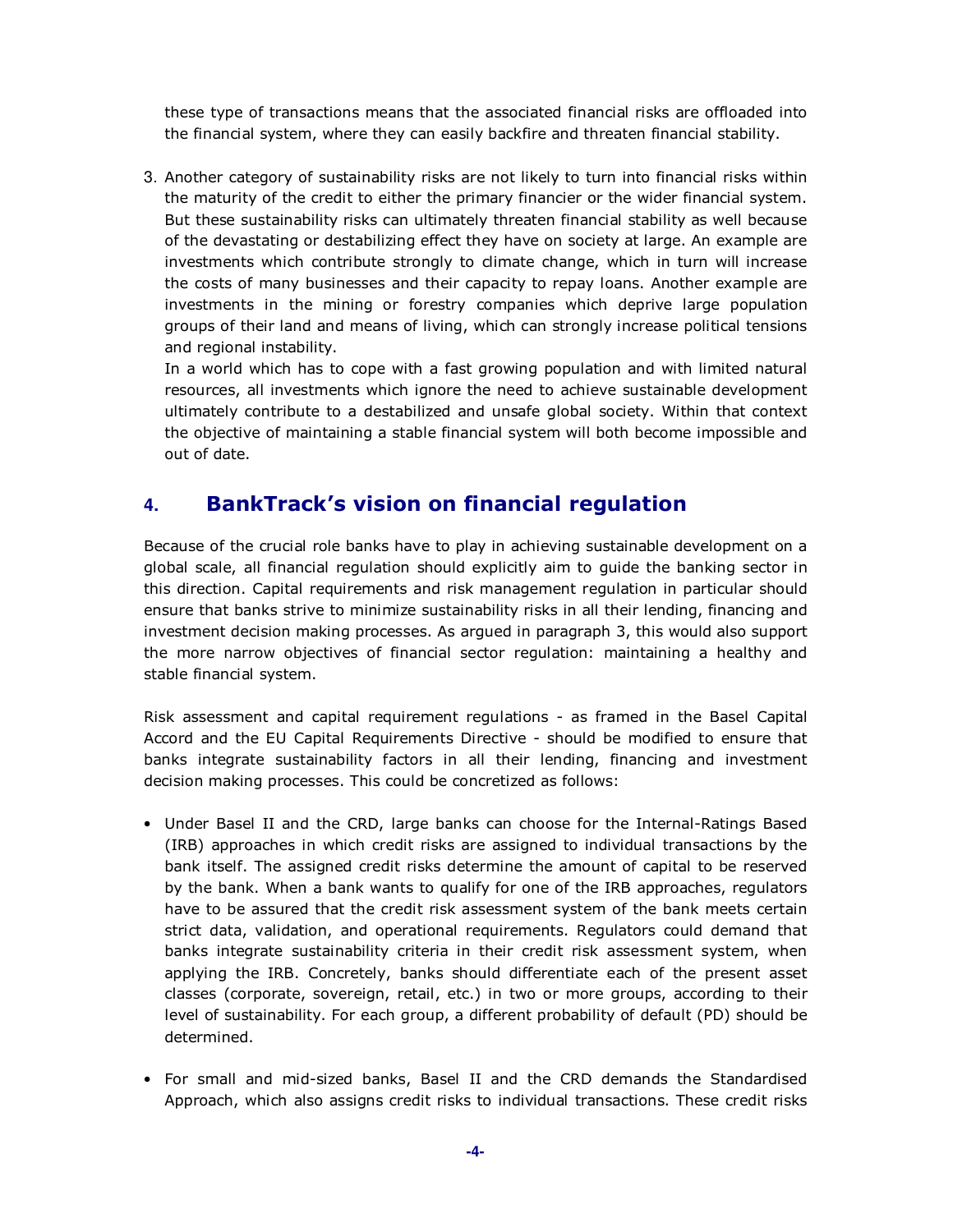are not determined by the bank itself, however, but derived directly from the credit ratings assigned by credit rating agencies (such as S&P, Moody's and Fitch) and export credit agencies (on sovereign risks).

Basel II clearly stipulates that the credit rating agencies should meet strict criteria before banks can be allowed to use their credit ratings under the Standardised approach. To these criteria, knowledge of sustainability issues and integration of sustainability issues in the credit rating process should be added.

• Banks using the IRB approaches should take into account a wider definition of risks in their risk assessments, namely not only the direct financial risks for the bank itself, but also the financial risks which are passed on by the bank to the wider financial system through underwriting and the selling securities, by securitization of loans, by credit default swaps and other derivatives, etc. More precisely, banks should be demanded to assess the PD of all credits and financial products over the entire maturity or lifetime and they should be demanded to include sustainability risk. This assessment should be made known to the financial institutions they are selling securities, securitized loans, CDS, and other products to.

Apart from modifications in capital requirements and risk management, some other changes in the financial regulatory system are needed. The most important are:

- Every country sets demands with respect to the basic functions a bank should be able to perform before a license is granted or renewed. Among the criteria which a bank should meet, should be demands with regard to institutional knowledge and assessment capacity on sustainability risks.
- A key element in banking regulation are "approved person" regulations: the owners and higher management of a bank should meet certain integrity, knowledge and capability requirements before they are allowed to take on their position in the bank. Knowledge and capability in the field of sustainability risk should be among the requirements.
- A relatively new and heavily debated area of financial regulation concerns the bonuses of bankers. Regulations in this field, should demand inclusion of sustainability criteria in the remuneration and bonus system.
- Another part of the regulatory framework which is now under debate, concerns the competences and organisational structure of the supervisors themselves. Supervisors should explicitly be assigned with the task of supervising how banks deal with sustainability risks. To meet this task, supervisors obviously should have sufficient knowledge and competences, which should be assured by the relevant authorities.

## **5. General comments on CRD IV**

The consultation document of the European Commission on CRD IV includes some useful elements. But in general, BankTrack is of the opinion that the scope of the Working Document is too limited. The focus is limited too much on preserving financial stability in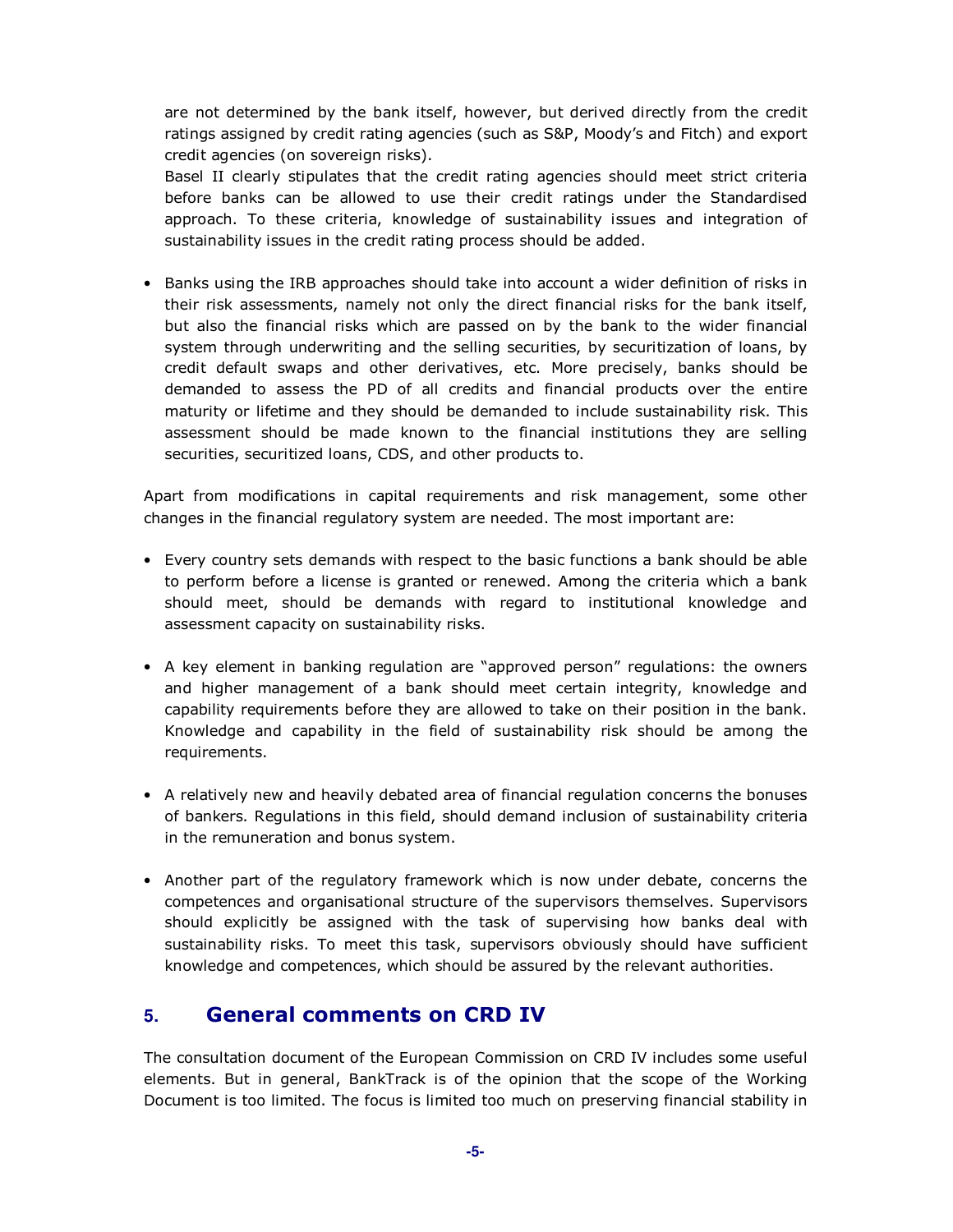the strict financial sense, ignoring the strong correlation between social, environmental and economic developments and the stability of the financial system.

The Working Document is superficial in its analysis and too much focussed on technical measures which do not really solve the flaws of the financial system. The selection of issues for which changes are proposed, therefore is too narrow. When these issues are addressed, the regulatory system will still not be able to deal with the real challenge the financial sector: how to integrate the consideration of ecological limits, social equity and economic justice into their corporate strategies and core business areas. From this perspective other issues should be raised - see paragraph 4 - and other changes proposed.

It is for instance difficult to understand why CRD IV only deals with Pillar 1 of Basel II (Minimum capital requirements) and not with Pillar 2 (the Supervisory review process). The recent financial crisis has demonstrated the need to increase the ability of financial supervisors to deal with bank investments and products undermining financial stability. CRD II has responded to this by setting up colleges of supervisors for all big cross-border banks, but this only aligns procedures and decision making and does nothing to increase relevant competences of supervisors. As we have argued in paragraph 3, understanding sustainability risks will help supervisors to maintain financial stability. For financial supervisors it is therefore of great importance to increase their understanding of sustainability risks, in order to develop supervisory and regulatory tools and regarding to deal with those risks.

But also when we take the selection of issues discussed in the Working Document for granted, BankTrack feels that these issues are not discussed in a fundamental way. The emphasis lies with managing the consequences of adverse financial developments, rather than trying to prevent or mitigate these developments. As managing these consequences will not always be possible or only comes with high costs to the financial system and society at large, this approach seems to be focussed too narrowly.

As the 52 questions raised in the Working Document are all originating from this narrow technical focus, this submission will not try to answer most of these questions directly. In paragraphs 6 to 11 comments are made on some of the seven issues discussed in the Working Document and additional questions are raised and answered which we think the Commission has forgotten to ask.

The European Commission has invited the *Committee of the European Banking Supervisors (CEBS)* to carry out an *European Quantitative Impact Study* to aid the assessment of the aggregate effect of the revisions of the CRD proposed. Given the shortcomings of the Working Document signalled above, BankTrack recommends the European Commission to ask an independent and qualified institute to undertake a broader, qualitative assessment of the proposed revisions. This assessment should evaluate if these revisions contribute to the wider goal of reforming the financial sector into a positive force which supports sustainable development on a global scale. From this perspective, the effectiveness of the proposals of the European Commission as well as these made in this submission should be evaluated in an objective way.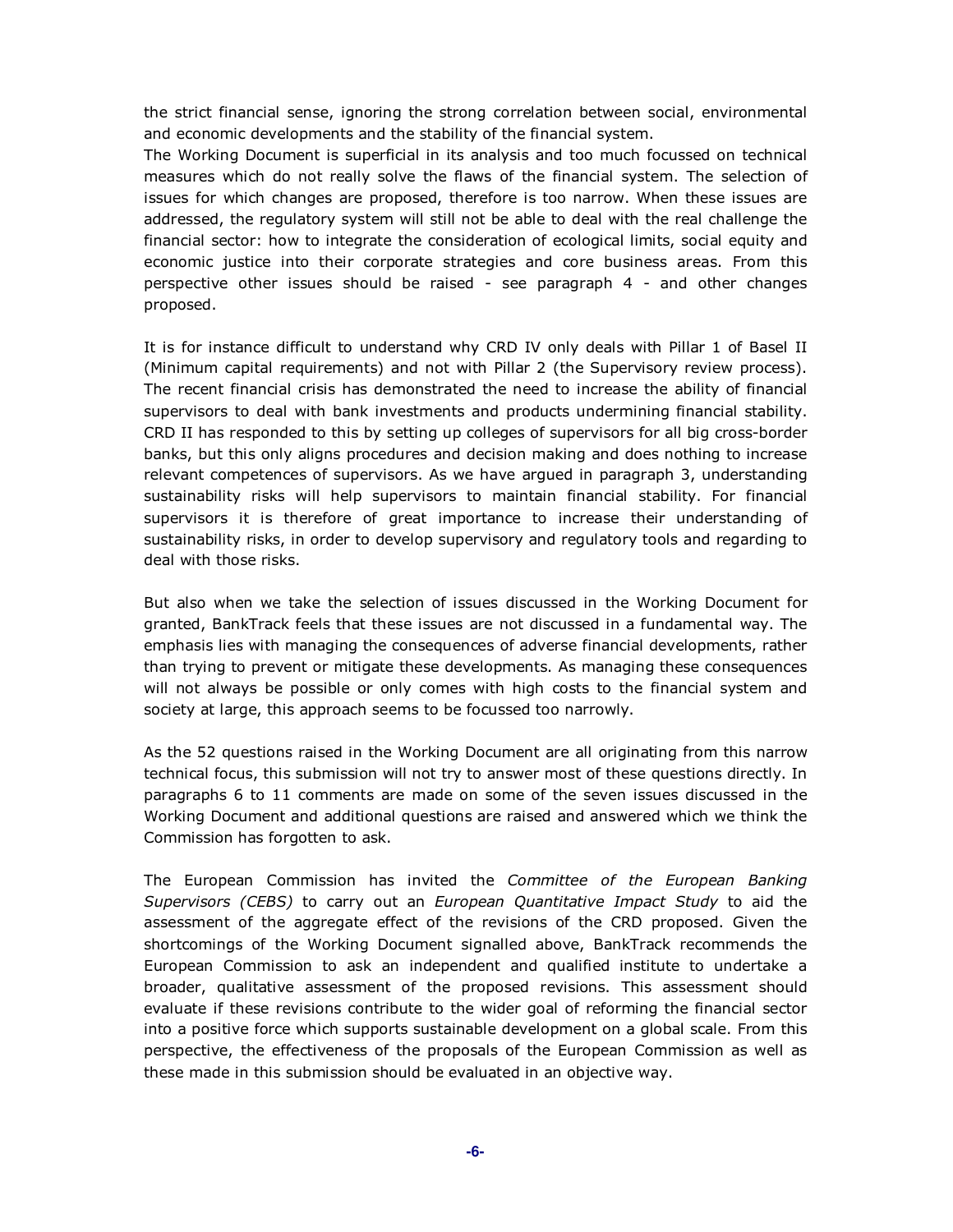# **6. Liquidity standards**

The discussion on liquidity standards in the Working Document deals with the measures banks need to take to prepare themselves for a situation in which liquidity stress occurs. According to BankTrack, the discussion should take one step backwards and discuss as well what banks can do to avoid that they run into a liquidity stress situation.

Liquidity stress can be caused by various reasons, some of which can be controlled by the bank. When a bank is involved in non-sustainable lending behaviour, this may cause severe reputation risks. Civil society organisations and media in various countries increasingly expose in which companies banks are investing, which kind of products they are offering and which social and environmental risks are related to these activities. This publicity can seriously threaten the reputation of the bank and stimulate public and private customers to close their accounts and withdraw their deposits. This process can easily bring a bank into serious liquidity problems.

The collapse of the Dutch DSB Bank in the fall of 2009 is a case in point. Continuing negative publicity on very high-premium mortgage products which the bank had sold to low-income customers, followed by an influential financial analyst urging bank customers in a television show to withdraw their deposits, created a classic bank run. Within days, the liquidity of the bank was drained so strongly, that a collapse was inevitable.<sup>2</sup>

In this and other cases, the bank's liquidity stress is not caused by external factors which are beyond the bank's control (such as a crisis on the financial markets) but is causally related to the banks own investment behaviour. In addition to setting liquidity standards to be better prepared for a liquidity stress (as the CRD IV Working Document proposes), it is essential to change the bank's lending, financing and investment policies to align them with the needs of society as a whole. To avoid a liquidity stress, it is a sound business practice to avoid investments which run against all principles of sustainable and socially equitable development.

The revision of the CRD should therefore amend the risk management procedures of banks to assess if specific investments or products are running against the principles of sustainable and socially equitable development. If this is the case, the investment or product should be amended or avoided also because of the possible consequences for the liquidity position of the bank.

## **7. Leverage ratio**

The way the leverage ratio is discussed in the Working Document is too limited. The objective of a leverage ratio should not only be to ensure the financial stability of financial institutions are involved, but also to limit leverage and financing of activities which are socially and environmentally damaging. In calculating the leverage ratio a differentiation should therefore be made between credits based on sustainability factors. This should include credits given to finance hedge funds and private equity funds, especially when they undertakle speculative and socially or environmentally damaging investments and activities.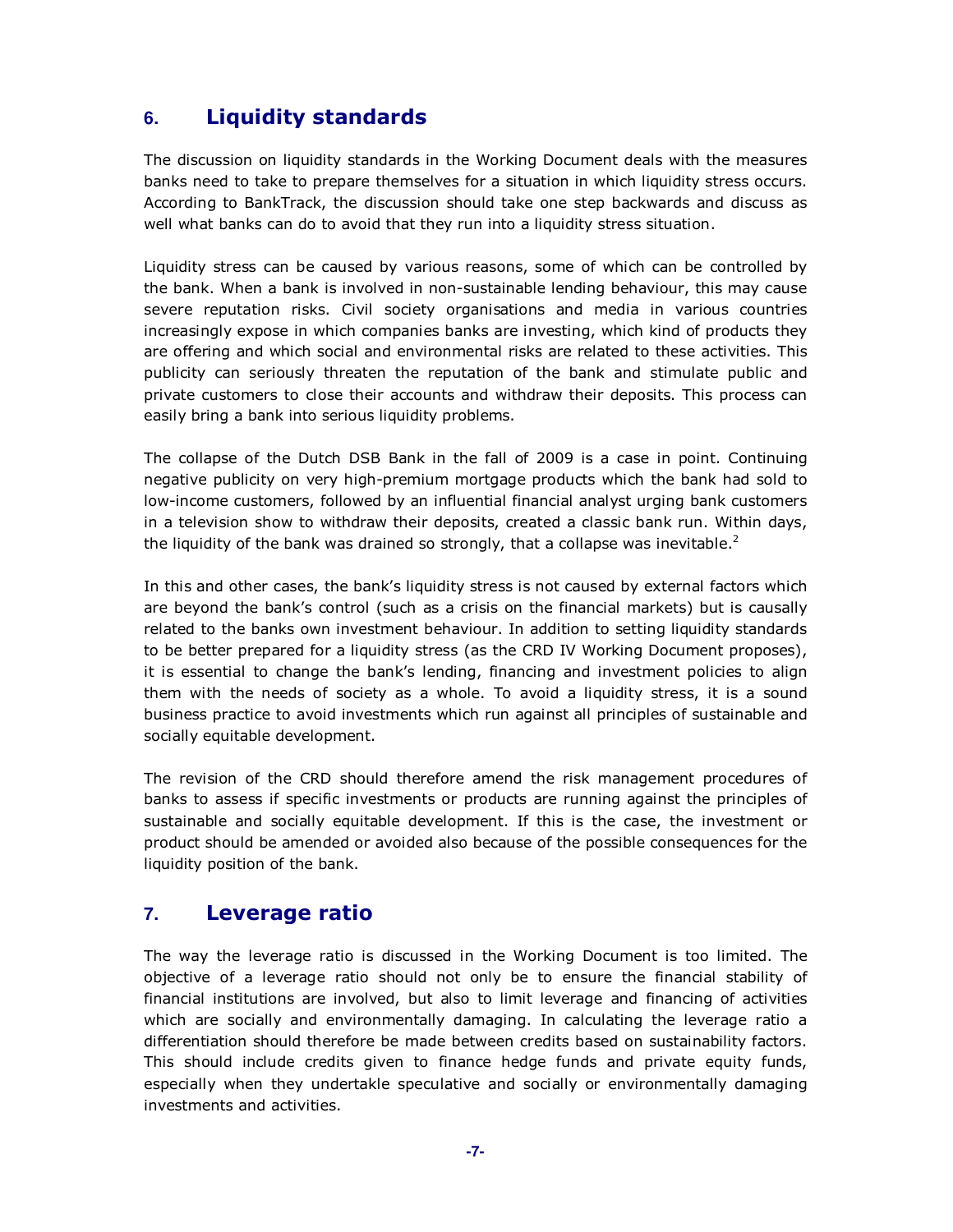The options to capturing leverage as proposed by the European Commission consultation paper should be a minimum. In addition, the design of the leverage ratio should consider qualifying the leverage ratio, whereby the allowed leverage for financing trade and related operations in derivatives that can have substantial social and environmental consequences (including credit derivatives), should be extremely low. For a further discussion of these issues see paragraph 2.8.

#### **8. Counterparty credit risk**

The proposals in the Working Document on counterparty credit risks deals with the necessary capital reserves and with risk management regarding exposure from financing activities of derivatives as well as repo's and securities markets. In BankTrack's view it is necessary to include sustainability criteria regarding the exposure to particular kind of derivatives, which BankTrack considers to also safeguard long term financial stability.

The Working Document assesses the risks of exposure to derivatives products only from the financial risks perspective. However, not all derivatives have the same functions and effects. Derivatives can have significant social and environmental impacts, which are insufficiently recognized. Some examples are:

- The social and economic and even monetary impacts of credit default swaps (CDS) have become clear during the sub-prime mortgage crisis in which CDS played an important role, with low-income home owners feeling the consequences. During the Greek budget crisis, the role of CDS resulted in making credits to Greece and Greek sovereign bonds more expensive, aggravating the Greek crisis and its social consequences (e.g. cuts in public services).
- The social and economic impacts of commodity derivatives has received some attention recently, also by the European Commission, but does not seem to be incorporated in the current Working Document on CRD IV. At the beginning of 2010, Mr. Barnier, when he was questioned by European Parliamentarians before he was appointed as the new Commissioner for the EU's Internal Market and Services, said: "Speculation in basic foodstuffs is a scandal when there are a billion starving people in the world". "We must ensure markets contribute to sustainable growth. I am fighting for a fairer world and I want Europe to take the lead on that." $3$

The increased speculative investment and trading in commodity derivatives, especially agricultural commodity futures, and the related services by banks have played an important role in the significant increases in food prices during 2008. These price increases resulted in riots and other forms of protest by low-income groups in countries all over the world. Indeed, people's right to food as defined in the Universal Declaration of Human Rights was being breached. The influence of increasing speculation in agricultural commodity futures and other derivative trading continues to risk disruption of these markets and to risk higher food prices.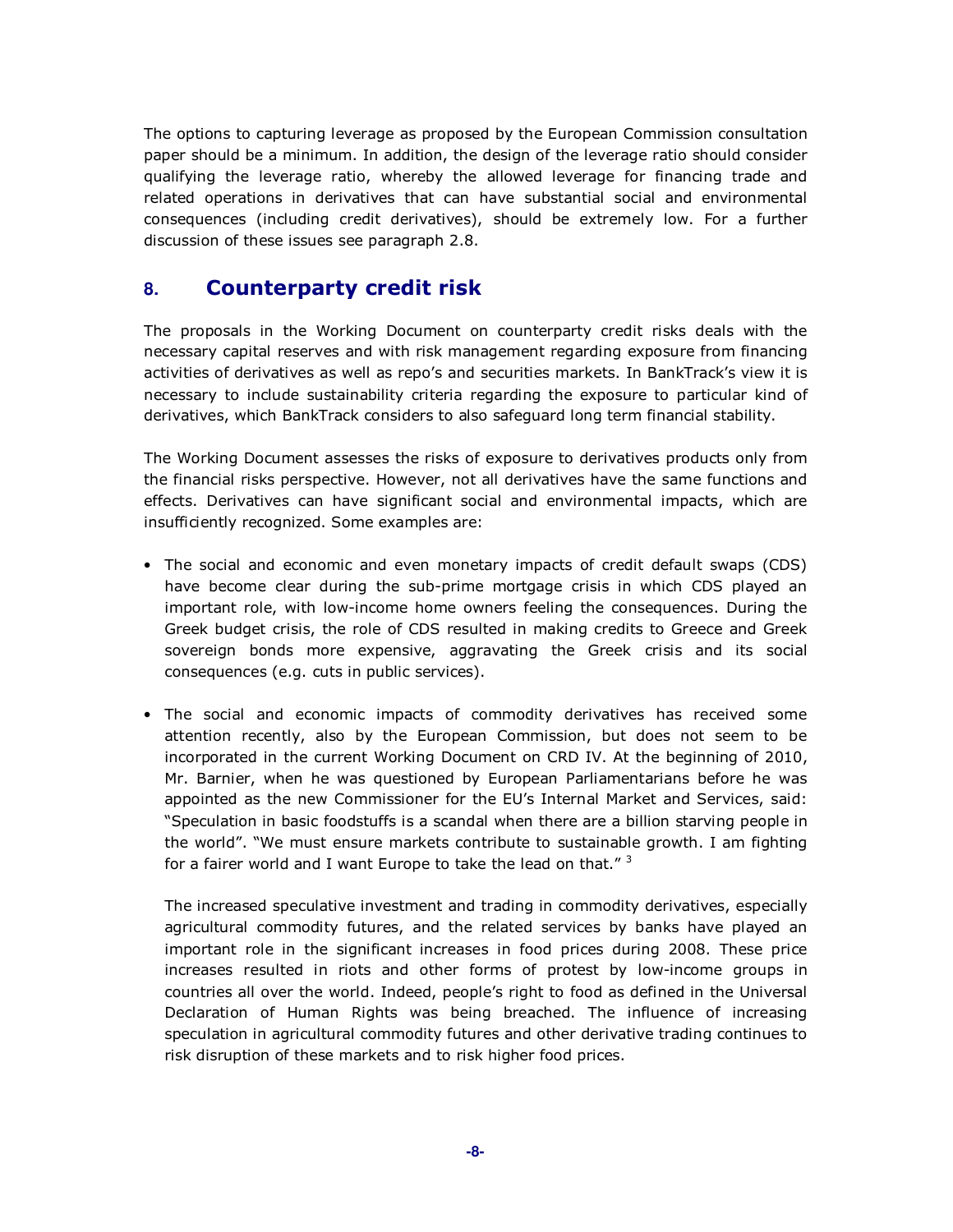• Equally, financial speculation on energy and metal derivatives markets can contribute to increase prices of energy and metals to such an extent to have important economic consequences and make energy inaccessible to the poor. In oil markets, a recent report to the French government points out that derivate speculation causes more volatility and systemic risks.<sup>4</sup>

So far, there are no responsible investment instruments to assess whether the energy, metal and agricultural commodities that are the underlying assets of these derivatives, are produced in a way that respects people (e.g. communities around mines) and the environment. Not only the speculating parties to the derivatives contracts but also the clearing houses have no or little information or interest in how the underlying commodities are being produced, traded and consumed. For instance, increasing prices through derivatives speculation can encourage more unsustainable production of metals and oil. At the same time, while huge amounts of money are invested in commodity derivatives (even if commodity derivatives have only a small share of the derivatives markets), there is a recognized lack of investment in agricultural production, let alone sustainable commodity production. High food prices and lack of agricultural production can undermine economies, which can lead to financial instability.

- When currency derivatives are being used to speculate against currencies from developing countries, this can have enormous economic - and consequently social and environmental - impacts on developing countries. In turn such economic destabilization can undermine financial stability.
- Derivatives based on carbon trading are said to be also on the increase and potentially lead to a bubble in carbon trading, which would undermine the claimed objective of the system of carbon trading to off-set environmentally destructive activities. Moreover, the environmental benefits of carbon trading and carbon offsetting projects are being disputed, let alone when speculators would become important beneficiaries.

Given their social, environmental and economic impacts, the derivatives mentioned above might quickly lose value, due to the social and environmental damage undermining the value of the commodities underlying the derivative contracts, or due to interventions by authorities in the actual of financial markets for these commodities, currencies and carbon trades (which again would be reflected in the value of the derivatives). By not taking these sustainability issues into account, exposure to counterparty risks of financing such derivatives might be completely wrongly assessed.

Improved measurements to better address counterparty credit risk arising from financing derivatives should include not only measuring the financial risks of exposure to derivatives but also social, environmental and economic risks of derivatives, especially commodity derivatives, credit derivatives and carbon trading derivatives. Such derivatives can directly or indirectly affect financial stability as explained above. Exposures from financing non-cleared non-transparent OTC derivatives should lead to much higher capital requirements, even punitive/prohibitive capital requirements, than derivatives traded on exchanges and derivatives that fulfil (potentially new) transparency and regulation requirements. Bank financing exposures to derivatives that are for pure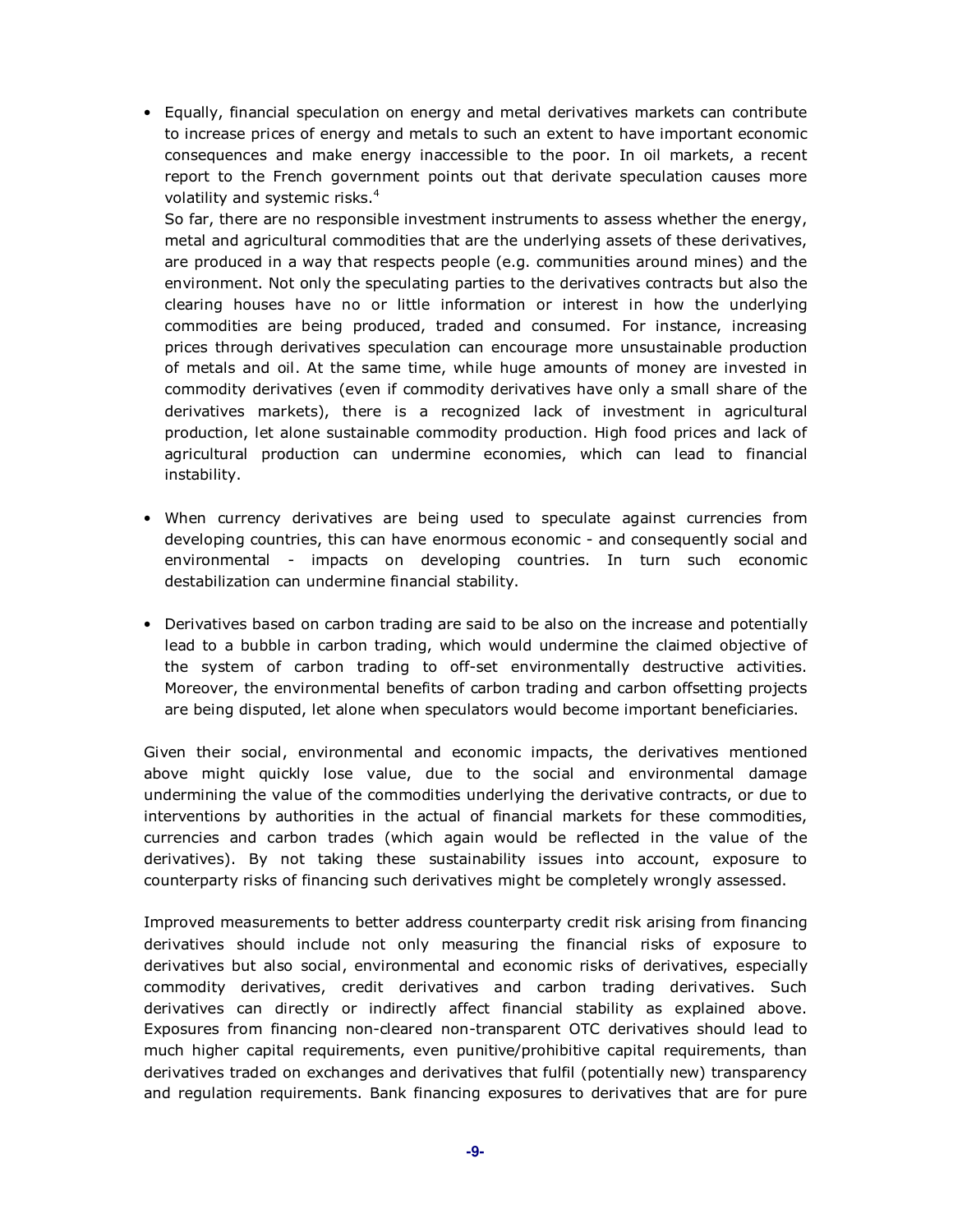financial speculation rather than hedging, should require much higher or even prohibitive capital requirements than those for hedging with end-users (e.g. of commodities).

Bank exposures to large financial institutions that engage in commodity derivatives themselves (e.g. as dealers), index related investment instruments, credit derivatives and carbon trading derivatives, and that have a high interconnectedness with other such large institutions, need to have higher capital requirements.

In addition, bank financing of hedge funds that engage in derivative trading should be strongly discouraged through prohibitive high capital requirements.

Capital requirements should result in less credit to be allocated to derivatives and financial speculation and more credit to be allocated to activities in the real economy and in society, especially to activities that have positive social (e.g. jobs, poverty reduction) and environmental effects.

In addition, new capital requirements should result in encouraging the development of new risk management products for commodity producers and foreign currency users. Such new risk management products should be less risky and less prone to speculation than current commodity and currency derivatives.

Central counterparties that clear derivatives should apply higher risk weights to collateral for commodity derivatives, credit derivatives and carbon trading derivatives. Collateral should even be higher for OTC derivatives as well as derivatives traded by financial actors for pure financial speculation and for index related investment instruments, compared to derivatives for hedging purposes in which one party is an end-user (e.g. of commodities).

#### **9. Countercyclical measures**

The Working Document discusses possible approaches for to the through-the-cycle provisioning for expected losses. BankTrack supports the general thoughts behind the concept of through-the-cycle provisioning, but recommends to rethink the distinction between expected and unexpected losses in this respect. BankTrack is of the opinion that many losses which are classified as unexpected at present by banks, actually could be reclassified as expected losses. When a bank sells high-interest mortgages to households without a stable income, the resulting losses - for the selling bank or financial institutions further down the securitization chain - cannot be categorized as unexpected.

Similarly, when a bank lends heavily to a pulp producer expanding its capacity far beyond what its wood plantations can sustain, the bank should expect losses when the government cracks down on illegal logging in the region. This is exactly what happened in the case of Asia Pulp & Paper which in 2001 was unable to service its US\$ 13.9 billion debt. This remains the largest ever default by a single company in an emerging country.<sup>5</sup> As part of the proposals on through-the-cycle provisioning, BankTrack therefore recommends to set up a historical study of the default rates of a number of large international banks. The study should categorise all international loans in vulnerable sectors - forestry, mining, electricity, oil and gas, agriculture - again, using sustainability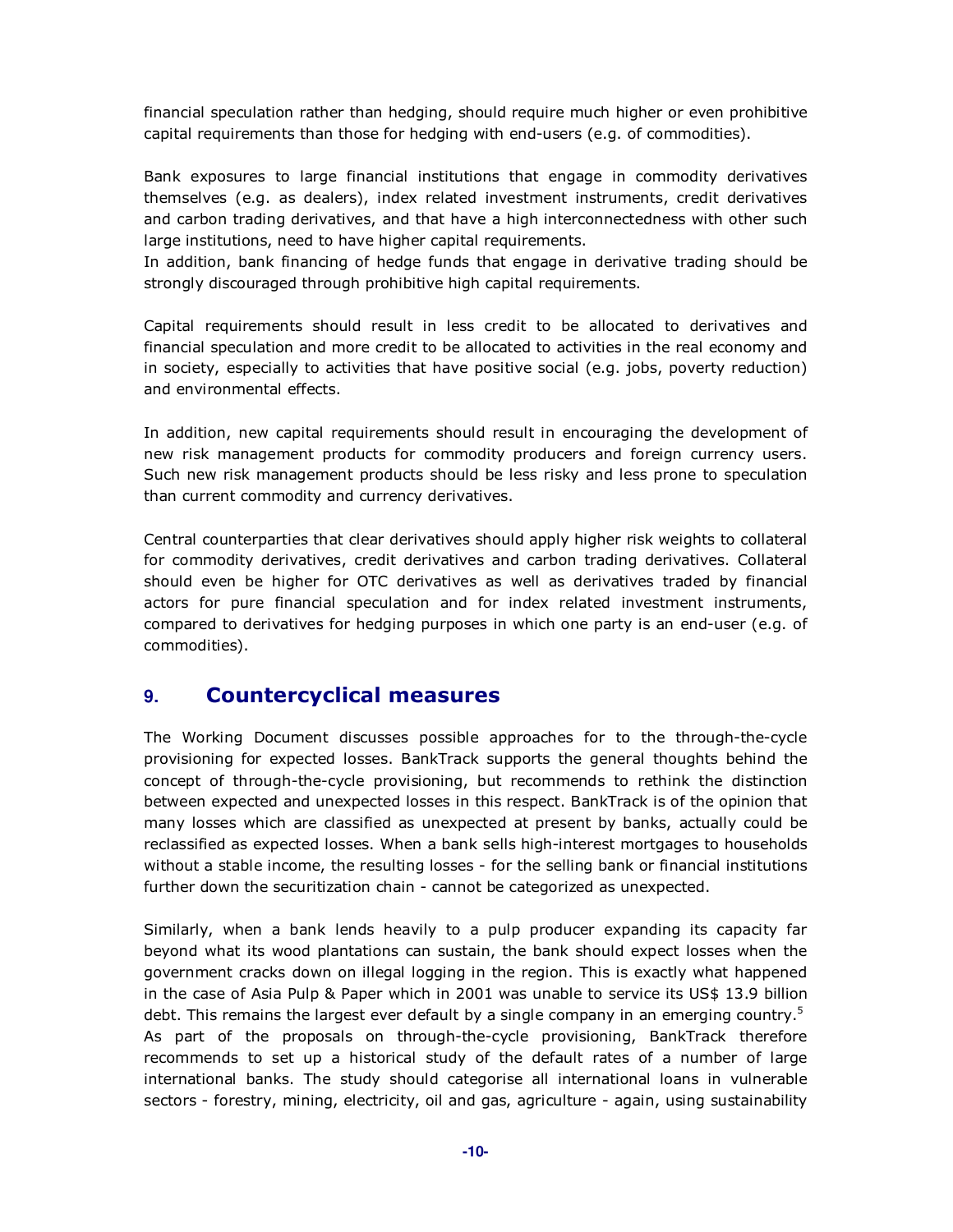indicators. This study should test the assumption that - within a given sector - default rates for sustainable companies are significantly lower than default rates for nonsustainable companies. If this assumption holds true, banks can reduce their unexpected losses by integrating sustainability criteria in their risk assessment procedures. This would also have implications for the subject of through-the-cycle provisioning.

# **10. Systemically important financial institutions**

The Working Document proposes a special treatment for systemically important financial institutions. BankTrack does not oppose this special treatment, but proposes to rethink the definition of what a systemically important financial institution is. A financial institution which invests large amounts in companies deforesting valuable tropical forests, depriving many local communities of their land, denying workers their basic labour rights, polluting the local environment and/or contributing excessively to global  $CO<sub>2</sub>$  emissions, should also be described as systemically important. Such financial institutions help to destabilize important social networks and ecosystems, or even the most important system we have on earth - the planet itself.

Defining systemically important banks purely in financial terms, ignores the interconnections between the environment, the economy and the financial system. Destabilizing ecosystems or depriving significant groups of the global population of their means of living, inevitably undermines the stability of the global economic system, including the financial system, in the long run.

The special treatment of banks qualify as systemically important, should include minimum requirements with regards to the inclusion of social and environmental sustainability criteria in all credit and investment decisions.

## **11. Single rule book in banking**

The Working Document proposes a single rule removal of national options and discretions in the application of the CRD at national level by the member states, regarding regulatory additions on issues that are regulated by EU directives. The European Commission aims at maximum harmonisation whereby no additional requirements may be set at national level.

BankTrack opposes this proposal, where additional requirements with regard to sustainability are concerned. BankTrack would prefer to see sustainability requirements firmly integrated into financial sector regulation, as is argued in this submission. When this objective is not or only partly achieved at EU level, the governments of member states should still have the authority to introduce such requirements in their national financial regulations. The urgency to reform the present economic development into a sustainable direction and the important role financial institutions have to play in this process, justifies this exception to the proposed single rule book.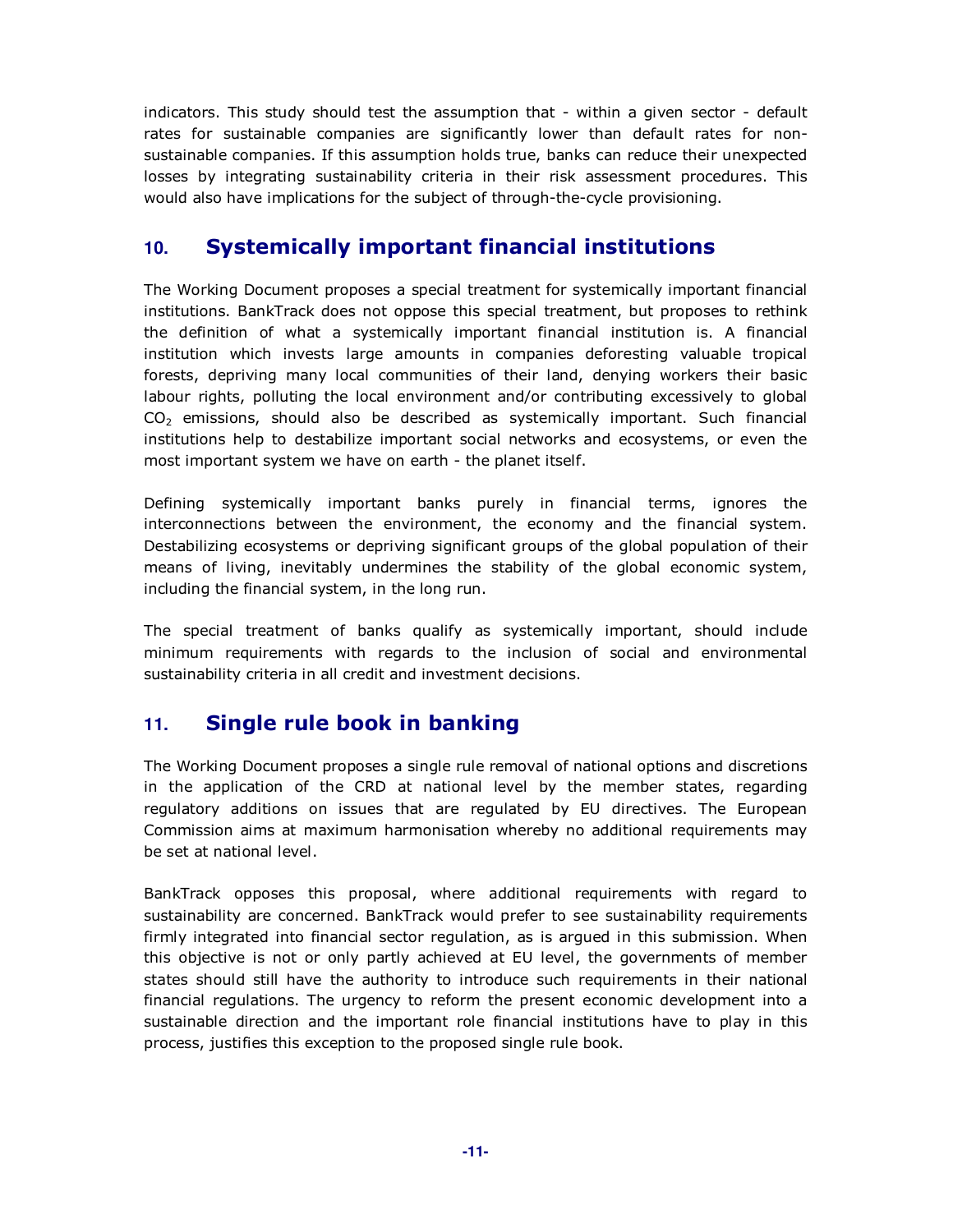# **12. Issues raised in the previous Working Document**

In the previous Working Document on CRD IV, published in July 2009, the European Commission made an interesting proposal on the issue of residential mortgages denominated in a foreign currency: "Given the failure of guidelines or other 'soft law' approaches, it is now appropriate to consider specific and penal capital requirements to discourage credit institutions throughout the credit cycle from granting foreign currency loans to private households."<sup>6</sup>

This same argument holds true for (foreign currency) loans to companies grossly violating environmental and human rights standards. Guidelines such as the UN Global Compact, the UNEP FI statement and the Equator Principles have failed to prevent these financings from taking place, as is documented for instance by a large number of *Dodgy*  Deals on the BankTrack website.<sup>7</sup> According to BankTrack, it is therefore now appropriate to consider specific and penal capital requirements to discourage credit institutions from granting (foreign currency) loans to companies grossly violating environmental and human rights standards. Such specific and penal capital requirements should also apply to indirect investments, for instance via hedge funds and private equity, in such companies or projects.

In the previous Working Document on CRD IV, published in July 2009, the European Commission also proposed to simplify the Bank Branch Accounts Directive.<sup>8</sup> The simplification would prohibit any member state to require that branches of banks or other credit institutions with their head offices in other Member States, to publish additional information than those required from the parent established in other Member States. Similarly to the single rule book discussed in paragraph 11, BankTrack opposes this proposal where additional information with regard to sustainability is concerned. The governments of member states should still have the authority to require bank branches in their jurisdiction to publish additional information on sustainability issues.

## **13. Summary of proposals**

Financial regulation should aim at stimulating the financial sector to contribute to the necessary reform of the global economy in a sustainable direction. For this reason, as well as to further the more limited objective of maintaining a healthy and stable financial system, it is of great importance that financial institutions integrate sustainability factors in all their risk management and investment decision making processes. In this submission to the public consultation on CRD IV, BankTrack therefore makes the following proposals:

- Under the IRB approach, banks should differentiate each of the present asset classes according to their level of sustainability, each with a different probability of default (PD);
- To have their credit ratings eligible for use under the Standardised approach, credit rating agencies should have knowledge of sustainability issues and integrate sustainability issues in the credit rating process;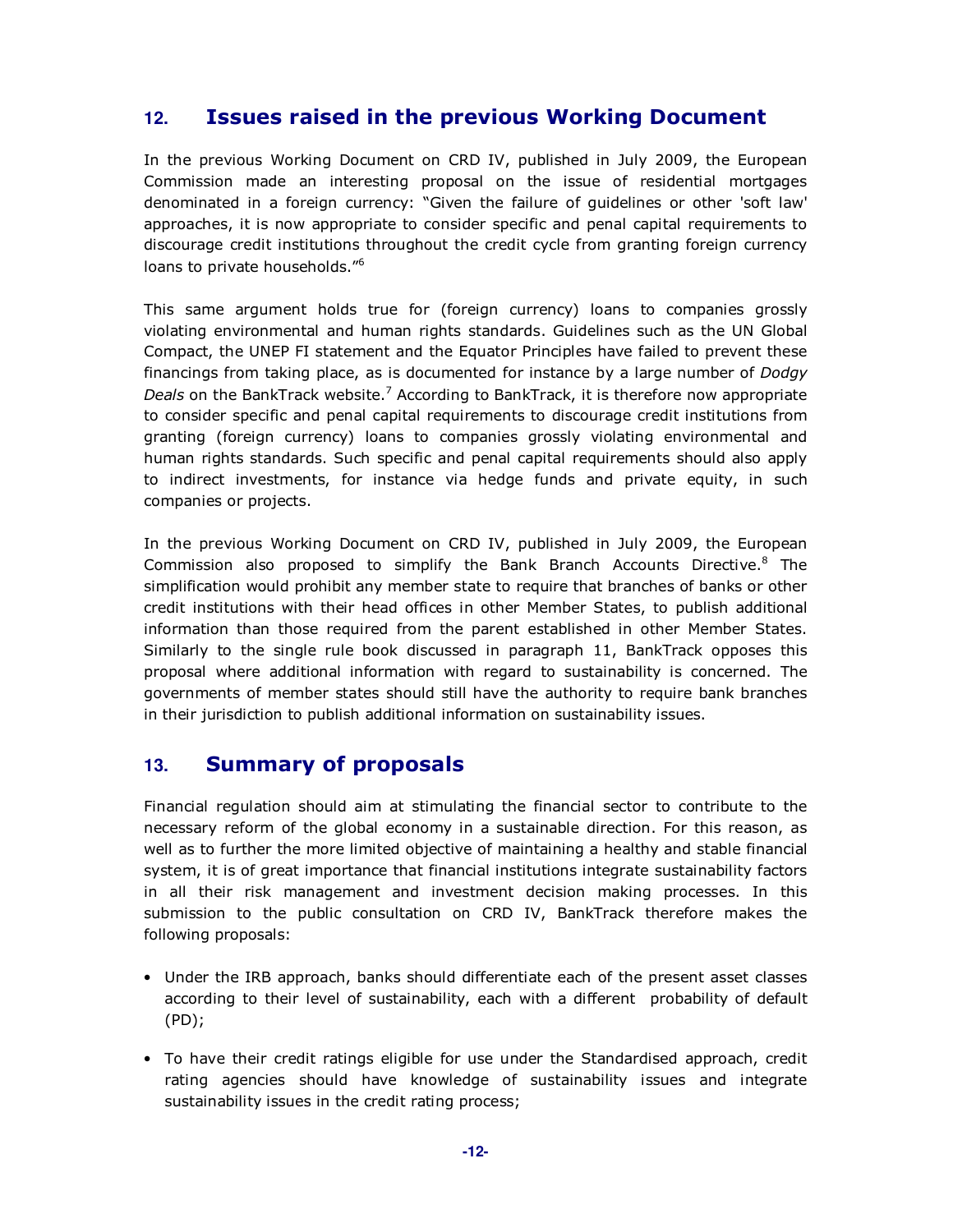- Banks should be demanded to assess the PD of all credits and financial products over the entire maturity or lifetime, taking into account sustainability risks, and make this assessment known to the financial institutions they are selling securities, securitized loans, CDS, commodity derivatives and other products to;
- The criteria for a bank license should include demands with regard to institutional knowledge and assessment capacity on sustainability risks.
- Approved person regulations should require knowledge and capability in the field of sustainability risk;
- Sustainability criteria should be demanded to be included in the remuneration and bonus system;
- Supervisors should explicitly be assigned with the task of supervising how banks deal with sustainability risks. To meet this task, supervisors obviously should have sufficient knowledge and competences, which should be assured by the relevant authorities.
- An independent and qualified institute should be asked to evaluate if the proposed revisions to the CRD contribute to the wider goal of reforming the financial sector into a positive force which supports sustainable development on a global scale;
- To avoid liquidity stress, banks should amend or avoid specific investments or products which are running against the principles of sustainable and socially equitable development;
- In calculating the leverage ratio a differentiation should be made between credits based on sustainability factors;
- Sustainability impacts should be integrated in the valuation of derivatives and speculative investors such as hedge funds, to improve the assessment of the bank's exposure to counterparty risks;
- Capital requirements for investments in derivatives and speculative investors should reflect the sustainability risks and should be prohibitive where need be;
- Options for capturing leverage should be kept to a minimum;
- Bank financing exposures to derivatives that are for pure financial speculation rather than hedging, should require much higher capital requirements than those for hedging with end-users;
- Capital requirements should result in less credit to be allocated to derivatives and financial speculation and more credit to be allocated to activities in the real economy and in society;
- Central counterparties that clear derivatives should apply higher risk weights to collateral for commodity derivatives, credit derivatives and carbon trading derivatives;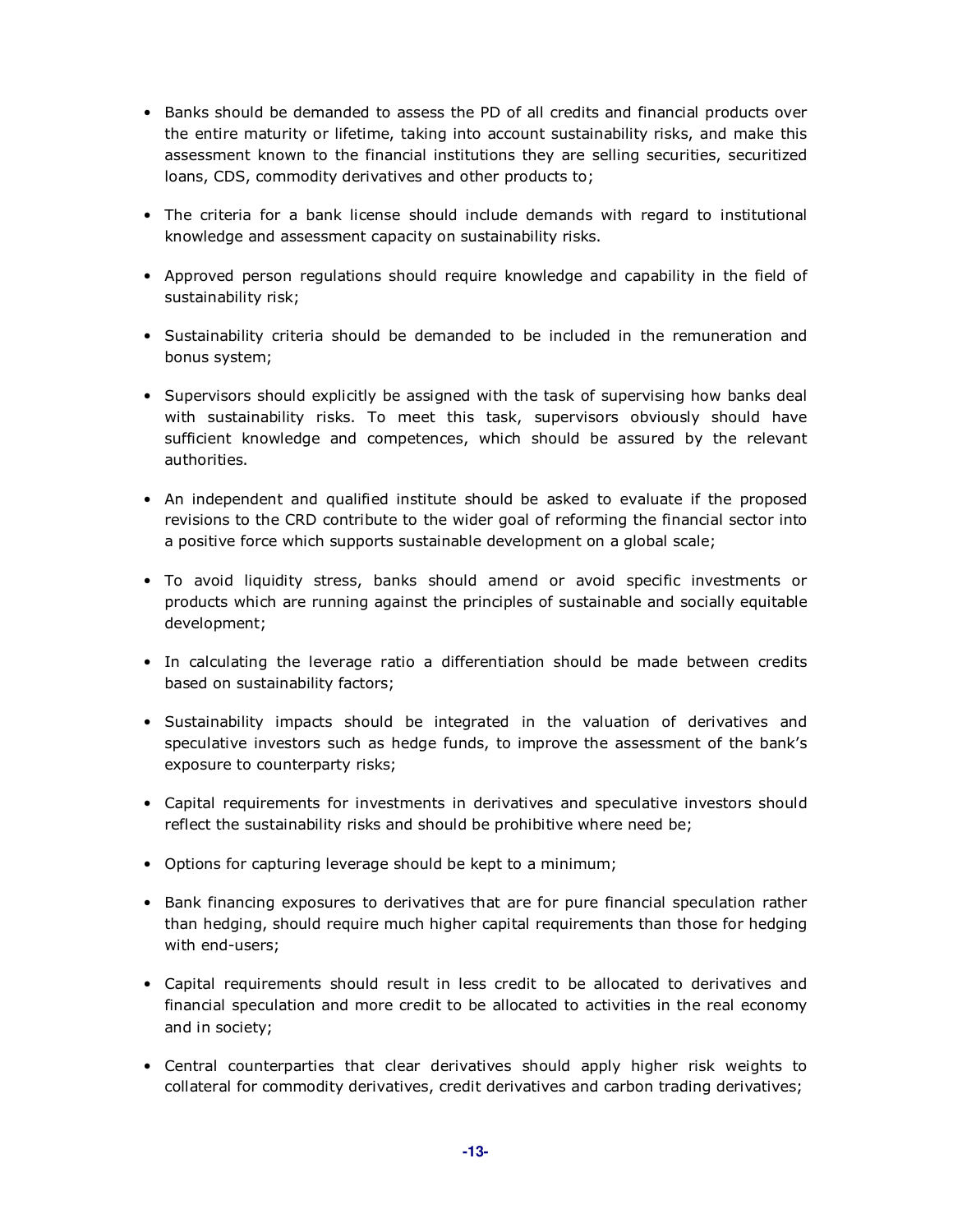- A historical study of the default rates of a number of large international banks should be set up, categorising international loans with sustainability indicators, to redefine expected and unexpected losses;
- The treatment of systematically important banks should include demanding minimum requirements with regards to the inclusion of social and environmental sustainability criteria in all credit and investment decisions;
- Member states should retain the authority to introduce sustainability requirements in their national financial regulations;
- Specific and penal capital requirements to discourage credit institutions from granting loans to companies grossly violating environmental and human rights standards should be considered;
- The governments of member states should retain the authority to require bank branches in their jurisdiction to publish additional information on sustainability issues.